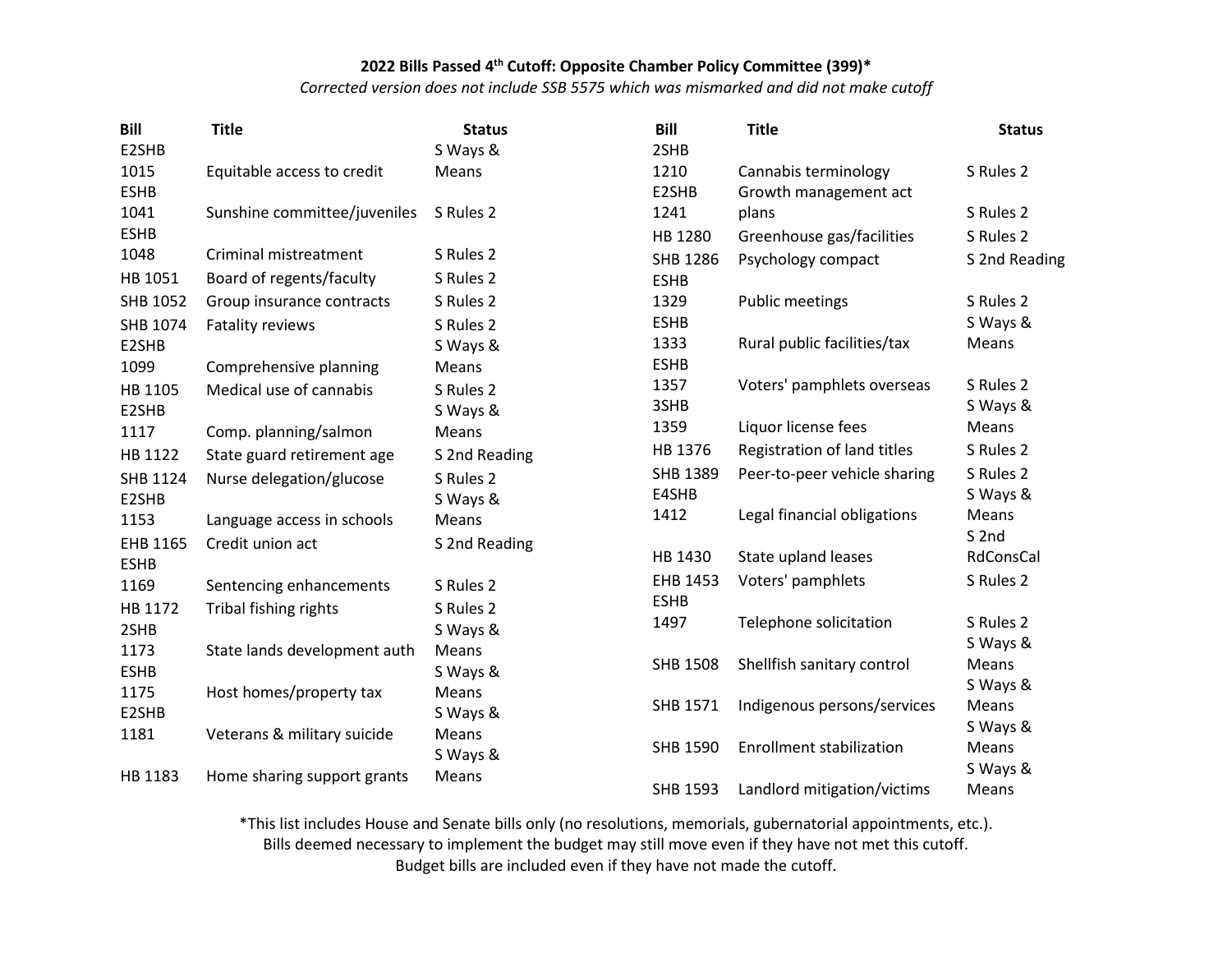*Corrected version does not include SSB 5575 which was mismarked and did not make cutoff*

| <b>Bill</b>     | <b>Title</b>                  | <b>Status</b> | <b>Bill</b>            | <b>Title</b>                              | <b>Status</b>     |
|-----------------|-------------------------------|---------------|------------------------|-------------------------------------------|-------------------|
| HB 1611         | Highly capable students       | S Rules 2     | E2SHB                  |                                           | S Ways &          |
| HB 1612         | Unemployment ins./technical   | S 2nd Reading | 1659                   | Higher education grants                   | Means             |
| HB 1613         | Employer reports/private      | S Rules 2     | <b>ESHB</b>            |                                           |                   |
| SHB 1615        | Cosmetics tested on animals   | S Rules 2     | 1660                   | Accessory dwelling units                  | S Rules 2         |
|                 |                               | S Ways &      | E2SHB                  |                                           | S Ways &          |
| SHB 1616        | Charity care                  | Means         | 1663                   | Landfill methane emissions                | Means             |
| SHB 1617        | State and school holidays     | S Rules 2     | 2SHB                   |                                           | S Ways &          |
| <b>ESHB</b>     |                               |               | 1664                   | Schools/support funding                   | Means             |
| 1619            | Appliance efficiency          | S Rules 2     | HB 1666                | Public infra./tax valuation               | S Ways &<br>Means |
|                 |                               | S Ways &      |                        |                                           |                   |
| SHB 1620        | <b>Extreme weather events</b> | Means         | HB 1669<br><b>ESHB</b> | PSERS disability benefits<br>Public works | S Rules 2         |
| HB 1622         | Sex. assault nurse education  | S Rules 2     | 1673                   | board/broadband                           | S Rules 2         |
| SHB 1623        | Power supply inadequacy       | S Rules 2     | SHB 1675               | Dialysate & dialysis devices              | S Rules 2         |
| HB 1625         | Space force reserve members   | S Rules 2     |                        |                                           | S Ways &          |
| SHB 1626        | WDFW electronic licensing     | S Rules 2     | EHB 1687               | College bound scholar./GPA                | Means             |
| <b>ESHB</b>     |                               | S Ways &      | E2SHB                  |                                           | S Ways &          |
| 1629            | Aerial imaging technology     | Means         | 1688                   | Out-of-network health care                | Means             |
| <b>ESHB</b>     |                               |               | <b>ESHB</b>            |                                           |                   |
| 1630            | Weapons/certain meetings      | S Rules 2     | 1689                   | Biomarker testing prior auth              | S Rules 2         |
| SHB 1642        | National guard ed. grants     | S Rules 2     | E2SHB                  |                                           | S Ways &          |
| <b>ESHB</b>     |                               | S Ways &      | 1691                   | Oil spills/financial resp.                | Means             |
| 1643            | Affordable housing/REET       | Means         | <b>ESHB</b>            |                                           | S Ways &          |
| SHB 1644        | Pupil transp./electric        | S Rules 2     | 1694                   | Chemicals/consumer products               | Means             |
| SHB 1646        | Dementia action collab.       | S 2nd Reading | <b>ESHB</b>            |                                           | S Ways &          |
| HB 1647         | Building for the arts         | S Rules 2     | 1699                   | Work in retirement/schools                | Means             |
| HB 1648         | Accountancy/inactive license  | S Rules 2     |                        |                                           | S Ways &          |
| SHB 1649        | WDFW disabilities adv. comm.  | S Rules 2     | HB 1700                | Derelict vessel removal                   | Means             |
| HB 1651         | Postpartum contraception      | S Rules 2     | SHB 1701               | <b>LEOFF benefits</b>                     | S Rules 2         |
| <b>SHB 1655</b> | Safety rest areas             | S Rules 2     |                        | 911 emergency                             |                   |
|                 |                               |               | SHB 1703               | communications                            | S 2nd Reading     |

\*This list includes House and Senate bills only (no resolutions, memorials, gubernatorial appointments, etc.).

Bills deemed necessary to implement the budget may still move even if they have not met this cutoff.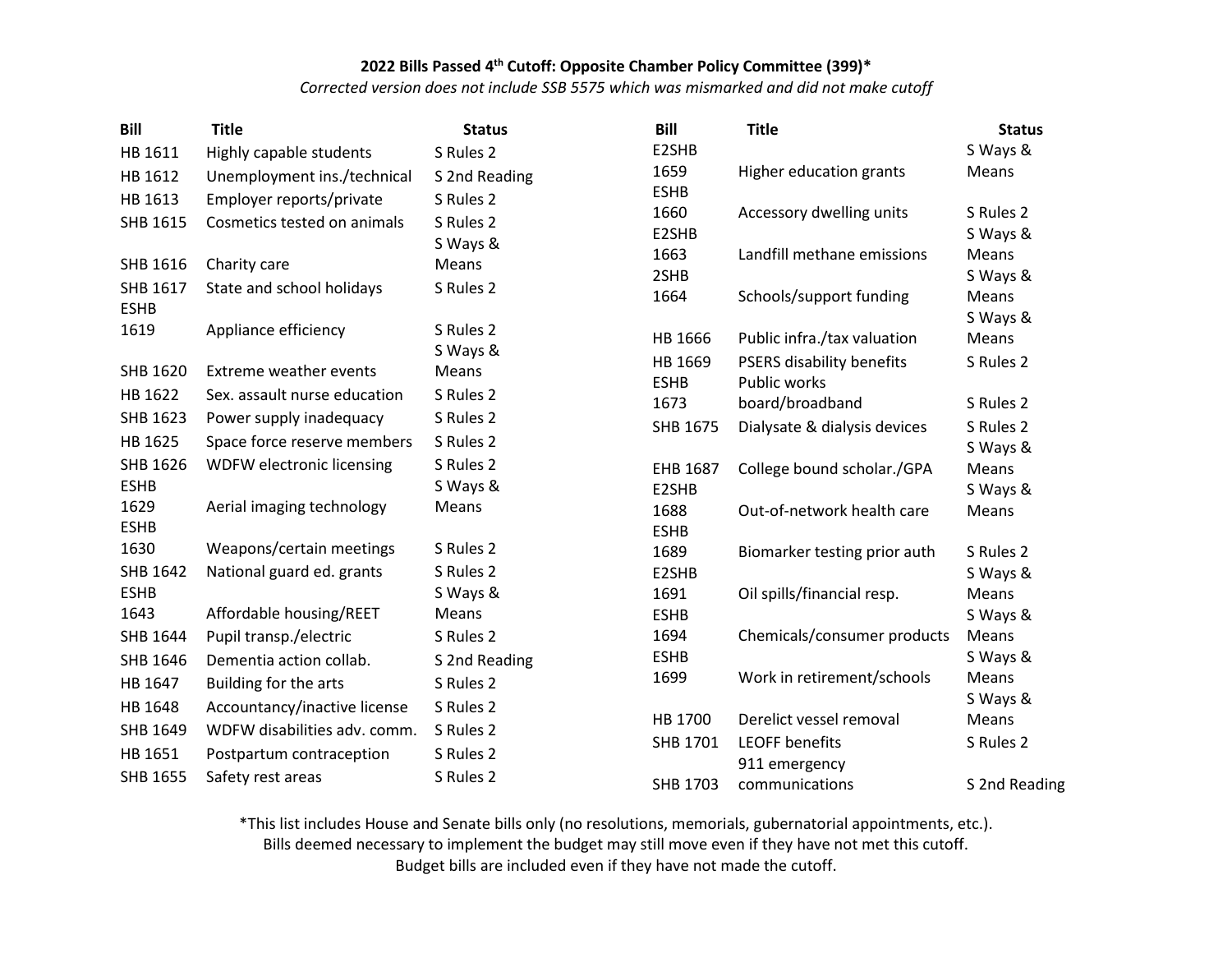*Corrected version does not include SSB 5575 which was mismarked and did not make cutoff*

| <b>Bill</b>              | <b>Title</b>                    | <b>Status</b>             | <b>Bill</b>             | <b>Title</b>                                         | <b>Status</b>             |
|--------------------------|---------------------------------|---------------------------|-------------------------|------------------------------------------------------|---------------------------|
| HB 1704<br><b>ESHB</b>   | Service contracts               | S Rules 2                 | HB 1748<br>2SHB         | Human trafficking/ABD prog.                          | S 2nd Reading<br>S Ways & |
| 1705                     | Untraceable guns                | S Rules 2                 | 1751                    | Hazing prevention                                    | Means                     |
| SHB 1706                 | Truck drivers/restrooms         | S Rules 2                 |                         |                                                      | S Ways &                  |
| <b>SHB 1708</b>          | Audio-only telemed fac fees     | S Rules 2<br>S            | EHB 1752<br><b>ESHB</b> | Deferred compensation/Roth                           | Means<br>S Ways &         |
| SHB 1709<br><b>ESHB</b>  | Tow truck safety                | Transportation            | 1753<br>HB 1755         | Climate funding/tribes<br>TANF time limit extensions | Means<br>S Rules 2        |
| 1716                     | <b>Ballot casting locations</b> | S Rules 2<br>S Ways &     | SHB 1759<br>E2SHB       | School websites/drug info.                           | S Rules 2<br>S Ways &     |
| SHB 1717                 | GMA planning/tribes             | Means                     | 1760                    | Dual credit program access                           | Means                     |
|                          |                                 | S <sub>2nd</sub>          | HB 1761                 | Opioid reversal by ED nurses                         | S Rules 2                 |
| HB 1719                  | Military equipment/law enf.     | RdConsCal                 | HB 1765                 | Health benefit ex./B&O tax                           | S Rules 2                 |
| E2SHB                    |                                 | S Ways &                  | SHB 1768                | Energy conservation projects                         | S Rules 2                 |
| 1723                     | Telecommunications access       | Means                     | HB 1769                 | Community municipal corps                            | S Rules 2                 |
| SHB 1724                 | Supportive housing resources    | S Rules 2<br>S Ways &     | <b>ESHB</b><br>1770     | Energy codes                                         | S Rules 2                 |
| SHB 1725                 | Missing indigenous persons      | Means                     |                         |                                                      | S Ways &                  |
| <b>SHB 1728</b>          | Insulin work group reauth.      | S Rules 2                 | SHB 1773                | Assisted outpatient treat.                           | Means                     |
| SHB 1732<br><b>ESHB</b>  | Long-term care/delay            | C1L22                     | SHB 1779                | Surgical smoke                                       | S 2nd Reading<br>S Ways & |
| 1733                     | Long-term care/exemptions       | $C$ 2 L 22                | HB 1780                 | Workforce investment board                           | Means                     |
| <b>SHB 1735</b><br>E2SHB | Peace officers/use of force     | S 2nd Reading<br>S Ways & | SHB 1781                | Capital budget, supplemental                         | H Rules R<br>S            |
| 1736                     | State student loan program      | Means                     | EHB 1784                | License plate visibility                             | Transportation            |
| HB 1738                  | Housing finance comm'n debt     | S Rules 2                 | HB 1785                 | WSP minimum salary                                   | S 2nd Reading             |
| HB 1739                  | Hospital policies/pathogens     | S Rules 2                 | HB 1786                 | Transportation budget, supp.                         | H Exec Action             |
| EHB 1744                 | Cancer care collaboratives      | S Rules 2                 |                         |                                                      | S Ways &                  |
|                          |                                 | S Ways &                  | SHB 1789                | Adult family homes/prop. tax                         | Means                     |
| SHB 1747                 | Child relative placements       | Means                     |                         |                                                      |                           |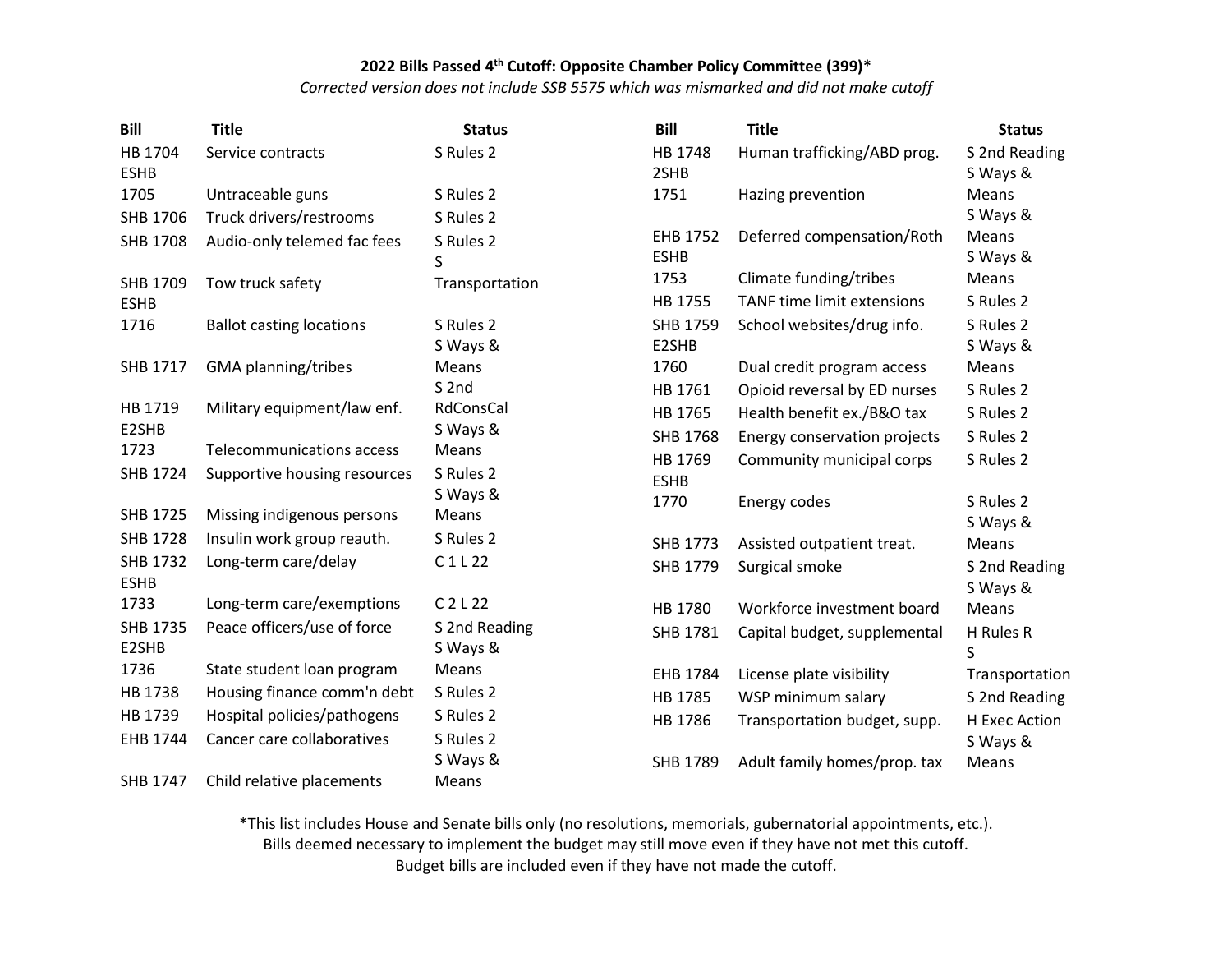*Corrected version does not include SSB 5575 which was mismarked and did not make cutoff*

| <b>Bill</b>         | <b>Title</b>                 | <b>Status</b>    | Bill            | <b>Title</b>                 | <b>Status</b>    |
|---------------------|------------------------------|------------------|-----------------|------------------------------|------------------|
|                     |                              | S                | 2SHB            |                              | S Ways &         |
| SHB 1790            | Temporary license plates     | Transportation   | 1835            | Postsecondary enrollment     | Means            |
| <b>ESHB</b>         |                              |                  | <b>EHB 1837</b> | Musculoskeletal injuries     | S Rules 2        |
| 1793                | Electric vehicles/HOAs       | S Rules 2        | <b>ESHB</b>     |                              | S Ways &         |
| SHB 1794            | Dishonored paycheck fees     | S Rules 2        | 1841            | ADU rental/property tax      | Means            |
| <b>ESHB</b>         |                              |                  | EHB 1851        | Abortion care                | S Rules 2        |
| 1795                | Nondisclosure/illegal acts   | S Rules 2        | <b>ESHB</b>     |                              |                  |
|                     |                              | S <sub>2nd</sub> | 1852            | Prescription drug labels     | S Rules 2        |
| HB 1798             | LCEDIR/tourism slogan        | RdConsCal        |                 |                              | S Ways &         |
| E2SHB               | Organic materials            | S Ways &         | HB 1859         | Cannabis analysis labs       | Means            |
| 1799                | management                   | Means            | 2SHB            |                              | S Ways &         |
|                     |                              | S Ways &         | 1860            | Behavioral health discharge  | Means            |
| <b>SHB 1800</b>     | Behavioral health/minors     | Means            | <b>ESHB</b>     |                              | S Ways &         |
| HB 1804             | Military service credit      | S Rules 2        | 1866            | Supportive housing           | Means            |
|                     |                              | S Ways &         | SHB 1867        | Dual credit program data     | S Rules 2        |
| HB 1805             | Opportunity scholarship prog | Means            | E2SHB           |                              | S Ways &         |
| E2SHB               |                              | S Ways &         | 1868            | Health care staffing         | Means            |
| 1812                | Energy facility site council | Means            | HB 1874         | Prof. licensure/convictions  | S Rules 2        |
| E2SHB               |                              | S                | SHB 1876        | Ballot measures/impact discl | S Rules 2        |
| 1815                | Catalytic converter theft    | Transportation   | SHB 1878        | Schools/comm. eligibility    | S 2nd Reading    |
| SHB 1816            | Operating budget, supp.      | H Rules R        | <b>ESHB</b>     |                              |                  |
| 2SHB                |                              | S Ways &         | 1881            | Birth doulas                 | S Rules 2        |
| 1818<br><b>ESHB</b> | Reentry and rehabilitation   | Means            |                 |                              | S Ways &         |
| 1821                | Telemedicine/relationship    | S Rules 2        | HB 1888         | Working fam. credit/rates    | Means            |
|                     |                              |                  | 2SHB            |                              | S Ways &         |
| HB 1825             | Single judge courts          | S Rules 2        | 1890            | Children behavioral health   | Means            |
| 2SHB<br>1827        |                              | S Ways &         | SHB 1893        | EMTs/public health           | S Rules 2        |
|                     | Community reinvestment       | Means            | HB 1894         | Juvenile diversion/period    | S 2nd Reading    |
| HB 1832             | Code city form of government | S Rules 2        |                 |                              | S <sub>2nd</sub> |
| HB 1833             | School meals/electronic info | S Rules 2        | HB 1899         | DFI data confidentiality     | RdConsCal        |
| HB 1834             | Student absences/mental hith | S 2nd Reading    |                 |                              |                  |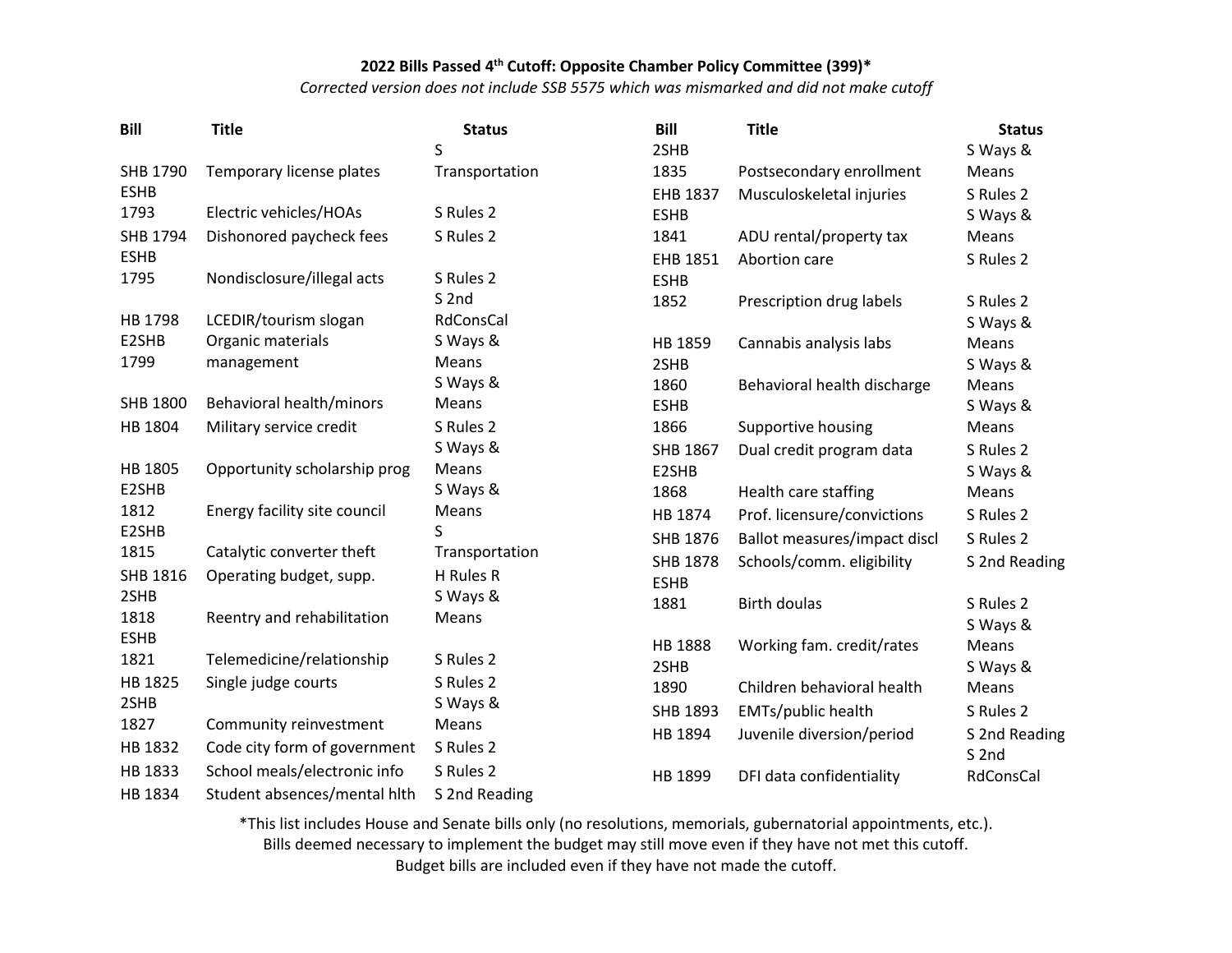*Corrected version does not include SSB 5575 which was mismarked and did not make cutoff*

| <b>Bill</b>     | <b>Title</b>                 | <b>Status</b> | <b>Bill</b>         | <b>Title</b>                 | <b>Status</b>     |
|-----------------|------------------------------|---------------|---------------------|------------------------------|-------------------|
|                 |                              | S Ways &      | HB 1978             | Shoreline master programs    | S Rules 2         |
| SHB 1901        | Civil protection orders      | <b>Means</b>  |                     |                              | S Ways &          |
| SHB 1902        | Workers' comp reopening      | S Rules 2     | SHB 1980            | <b>Concurrent services</b>   | Means             |
| 2SHB            | Homelessness/youth           | S Ways &      |                     |                              | S Ways &          |
| 1905            | discharge                    | Means         | EHB 1982            | Property tax penalties       | Means             |
| HB 1907         | Gift equity packaging        | S Rules 2     |                     |                              | S                 |
| HB 1920         | Child abuse/res. facilities  | S Rules 2     | SHB 1984            | Vehicle reg. cert. addresses | Transportation    |
| HB 1927         | Legislative service leave    | S Rules 2     | SHB 2001            | Tiny houses/GMA              | S Rules 2         |
|                 |                              | S Ways &      |                     |                              | S Ways &          |
| HB 1928         | Equine industry support      | Means         | HB 2007             | Nurse educator loans         | Means             |
| <b>ESHB</b>     |                              |               | 2SHB                |                              | S Ways &          |
| 1930            | Cosmetologists, etc/licenses | S Rules 2     | 2008                | Dev. disability programs/IQ  | Means             |
|                 |                              | S Ways &      | HB 2010             | Homeless budgets & audits    | S Rules 2         |
| EHB 1931        | Hydropower license fees      | Means         | SHB 2019            | Careers in retail            | S Rules 2         |
| HB 1934         | Tribal exchange agreements   | S Rules 2     | HB 2033             | Emergency and work zones     | S Rules 2         |
| SHB 1941        | Active shooter drills        | S Rules 2     | <b>ESHB</b>         |                              |                   |
| EHB 1942        | Paraeducator course of study | S Rules 2     | 2037                | Peace officers/use of force  | S Rules 2         |
| HB 1953         | Sensitive voter information  | S Rules 2     | SHB 2046            | Legislative activity ethics  | S 2nd Reading     |
| <b>SHB 1955</b> | Dependency/education         | S Rules 2     |                     |                              | S Ways &          |
| <b>ESHB</b>     |                              |               | <b>SHB 2050</b>     | Parent pay/child detention   | Means             |
| 1956            | Incarcerated individuals/PRA | S Rules 2     | <b>SHB 2051</b>     | Agricultural disaster assist | S Ways &<br>Means |
|                 |                              | S Ways &      |                     |                              | S Rules 2         |
| SHB 1957        | Disaster recovery assistance | Means         | <b>SHB 2057</b>     | State patrol workforce       |                   |
|                 |                              | S Ways &      | HB 2058             | Parks & rec. leasehold tax   | S Ways &<br>Means |
| SHB 1958        | Shovel-ready site cert.      | Means         | <b>ESHB</b>         |                              |                   |
| SHB 1961        | Name change fee waivers      | S Rules 2     | 2059                | Real estate broker duties    | S Rules 2         |
|                 |                              | S Ways &      |                     |                              |                   |
| SHB 1967        | Nonprofits/property tax      | Means         | HB 2061             | Public improvements/housing  | S 2nd Reading     |
| HB 1974         | Education elections/WSSDA    | S Rules 2     | <b>ESHB</b><br>2064 | Residential tenant deposits  | S Rules 2         |
| HB 1975         | Management/housing auths     | S Rules 2     |                     |                              |                   |
|                 |                              |               | <b>SHB 2068</b>     | Imagination library          | S Rules 2         |

\*This list includes House and Senate bills only (no resolutions, memorials, gubernatorial appointments, etc.). Bills deemed necessary to implement the budget may still move even if they have not met this cutoff.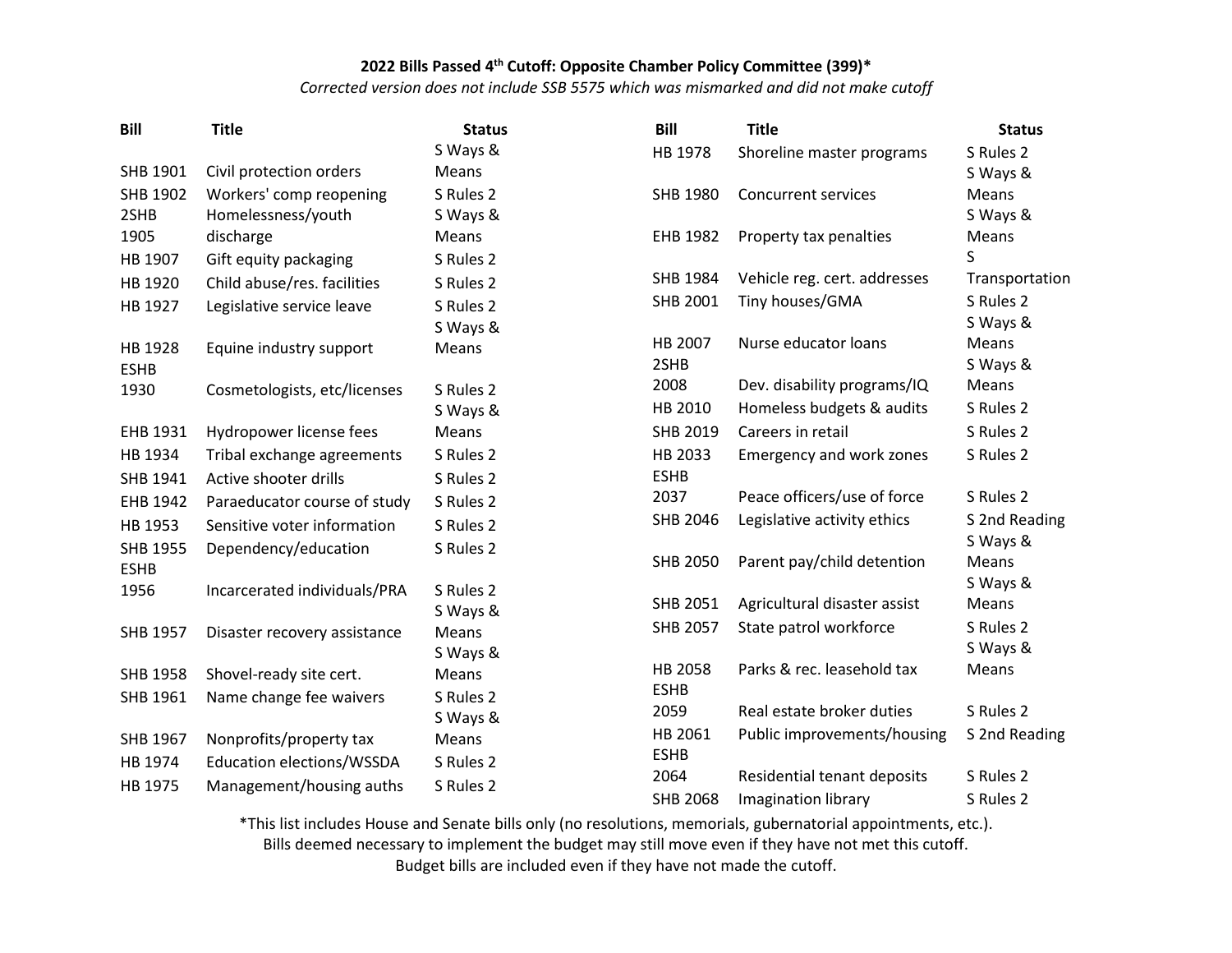*Corrected version does not include SSB 5575 which was mismarked and did not make cutoff*

| <b>Bill</b>     | <b>Title</b>                      | <b>Status</b>  | <b>Bill</b>     | <b>Title</b>                      | <b>Status</b>  |
|-----------------|-----------------------------------|----------------|-----------------|-----------------------------------|----------------|
|                 |                                   | S              | <b>ESSB</b>     |                                   |                |
| HB 2074         | Off-road vehicles fees            | Transportation | 5245            | Safety of crime victims           | H Rules R      |
| E2SHB           |                                   |                | SSB 5252        | School consultation/tribes        | H Approps      |
| 2075            | <b>DSHS</b> service requirements  | S Rules 2      | ESB 5264        | Americans of Chinese descent      | H Rules R      |
| 2SHB            |                                   | S Ways &       | <b>ESSB</b>     |                                   |                |
| 2078            | Outdoor learning grant prg.       | Means          | 5268            | Dev. disability services          | H Approps      |
|                 |                                   | S Ways &       | 2ESSB           |                                   |                |
| EHB 2096        | Working families' tax exempt      | Means          | 5275            | Intense rural dev. areas          | H Rules R      |
|                 |                                   | S Ways &       | 2SSB            |                                   | H              |
| HB 2097         | First-time home buyer def.        | Means          | 5332            | Off-road and wheeled ATVs         | Transportation |
|                 |                                   | S Ways &       |                 |                                   | H              |
| HB 2098         | Home rehab. loan program          | Means          | SB 5354         | Traffic control/large cities      | Transportation |
| SB 5002         | State auditor                     | H Rules R      | SSB 5376        | <b>Education ombuds awareness</b> | H Rules R      |
| <b>ESSB</b>     |                                   |                | 2SSB            |                                   | H              |
| 5004            | Medical marijuana tax ex.         | H Rules R      | 5406            | Tow truck operator comp.          | Transportation |
| ESB 5017        | School district procurement       | H Cap Budget   | SSB 5411        | Northern spotted owl forests      | H Approps      |
| SB 5042         | <b>GMA</b> actions effective date | H Rules R      | <b>ESSB</b>     | SEPA/shelters &                   |                |
| <b>ESB 5054</b> | Impaired driving                  | H Approps      | 5428            | encampments                       | H Rules R      |
| <b>ESSB</b>     |                                   |                | SB 5487         | School consolid. incentives       | H Cap Budget   |
| 5078            | Large capacity magazines          | H Rules R      | SB 5489         | <b>Business entities</b>          | H Rules R      |
| <b>ESSB</b>     |                                   |                | <b>ESSB</b>     |                                   |                |
| 5082            | Productivity board                | H Rules R      | 5490            | Interbranch advisory comm.        | H Rules R      |
| SSB 5127        | Courthouse facility dogs          | H Rules R      | SB 5491         | Waiver of firearm rights          | H Rules R      |
| E2SSB           |                                   |                | SSB 5496        | Health prof. monitoring           | H Rules R      |
| 5155            | Prejudgment interest              | H Approps      |                 | Board of ed. student              |                |
| SB 5196         | Special legislative sessions      | H Rules R      | <b>SSB 5497</b> | members                           | H Rules R      |
| SB 5201         | DNR timber & land sales           | H Rules R      | SB 5498         | Posthumous H.S. diplomas          | H Rules R      |
| <b>ESB 5202</b> | School depreciation subfunds      | H Rules R      | SB 5499         | Hemodialysis technicians          | H Rules R      |
| 2SSB            |                                   |                | SB 5504         | Discover pass free days           | H Rules R      |
| 5241            | Economic inclusion                | H Approps      | SB 5505         | Farmers market prop. tax ex.      | H Rules R      |

\*This list includes House and Senate bills only (no resolutions, memorials, gubernatorial appointments, etc.).

Bills deemed necessary to implement the budget may still move even if they have not met this cutoff.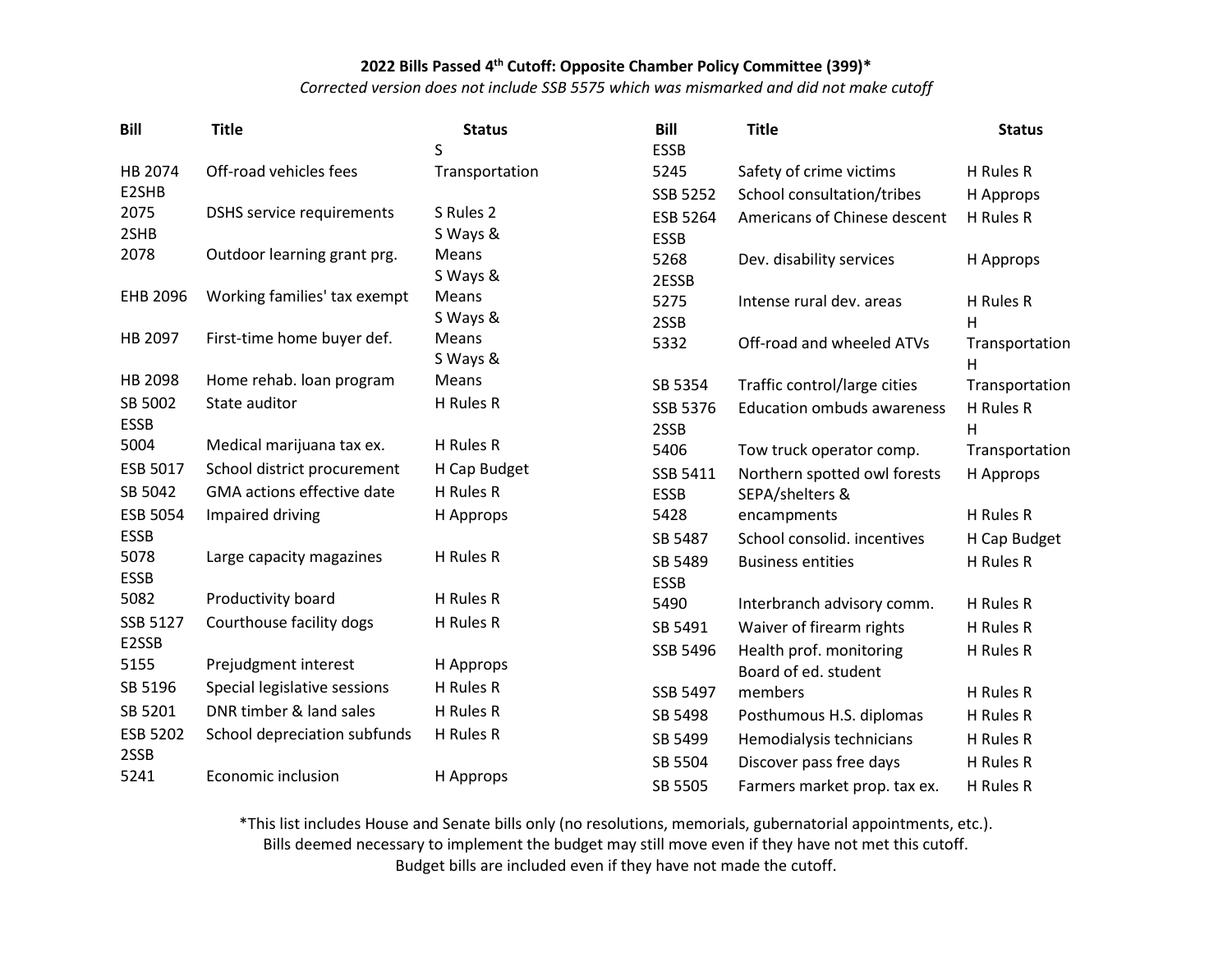*Corrected version does not include SSB 5575 which was mismarked and did not make cutoff*

| <b>Bill</b>     | <b>Title</b>                 | <b>Status</b>  | <b>Bill</b>     | <b>Title</b>                 | <b>Status</b> |
|-----------------|------------------------------|----------------|-----------------|------------------------------|---------------|
| SB 5506         | JARRC chair & vice chair     | H Rules R      |                 | Employee assistance          |               |
| SB 5508         | Insurance guaranty fund      | H Rules R      | SSB 5564        | programs                     | H Rules R     |
|                 |                              | Н              | SB 5565         | Fire district treasurers     | H Rules R     |
| SB 5510         | Transp. benefit district tax | Transportation | SB 5566         | Independent youth housing    | H Approps     |
| ESB 5512        | State nickname               | H Rules R      | SSB 5572        | Internet crimes/children     | H Rules R     |
| SB 5514         | County legislative meetings  | H Rules R      | SSB 5581        | Pupil transp. allocations    | H Approps     |
| SB 5518         | OT licensure compact         | H Rules R      | SB 5582         | Port commission districts    | H Rules R     |
| SB 5519         | Accountancy/inactive license | H Rules R      | SB 5583         | Census data/incarceration    | H Rules R     |
|                 |                              | н              | SB 5585         | Domestic wastewater fees     | H Rules R     |
| <b>SSB 5528</b> | RTA supplemental revenue     | Transportation | SSB 5589        | Primary care spending        | H Approps     |
| SB 5529         | Self-directed care           | H Rules R      | <b>SSB 5590</b> | Marine resources ad. council | H Rules R     |
| <b>ESSB</b>     |                              |                | <b>ESSB</b>     | Urban growth area            |               |
| 5531            | Uniform unclaimed property   | H Finance      | 5593            | boundaries                   | H Rules R     |
| 2SSB            |                              |                |                 | Bone marrow donation         |               |
| 5532            | Rx drug affordability board  | H Approps      | SSB 5594        | aware.                       | H Rules R     |
| SB 5534         | Verifiable credentials       | H Approps      | SB 5596         | Health info. disclosure      | H Rules R     |
| SB 5539         | Ed. service district funding | H Exec Action  | E2SSB           |                              |               |
| <b>ESSB</b>     |                              |                | 5597            | Voting rights                | H Approps     |
| 5544            | Blockchain work group        | H Rules R      | <b>ESSB</b>     |                              |               |
| SB 5545         | <b>Survivor benefits</b>     | H Rules R      | 5599            | Journey level electricians   | H Rules R     |
| SSB 5546        | Insulin affordability        | H Rules R      | E2SSB           |                              |               |
| <b>SSB 5548</b> | Child custody transfers      | H Rules R      | 5600            | Apprenticeship programs      | H Approps     |
| SB 5552         | <b>WDFW licensing</b>        | H Rules R      | SB 5602         | Service providers/financial  | H Rules R     |
| SSB 5553        | Early STEM metrics           | H Rules R      | SB 5607         | Homeless census/facilities   | H Rules R     |
| <b>SSB 5555</b> | Safety telecommunicators     | H Rules R      | SSB 5610        | Rx drug cost sharing         | H Rules R     |
|                 |                              | н              | SB 5612         | DV sentencing statements     | H Rules R     |
| <b>SSB 5558</b> | Interstate toll bridges      | Transportation | SB 5615         | State sport                  | H Rules R     |
| SB 5560         | Redistricting plans          | H Rules R      | 2SSB            |                              |               |
| ESB 5561        | Firearm rights restoration   | H Rules R      | 5616            | Accounts                     | H Exec Action |
|                 |                              |                | SB 5617         | Main street programs/pop.    | H Rules R     |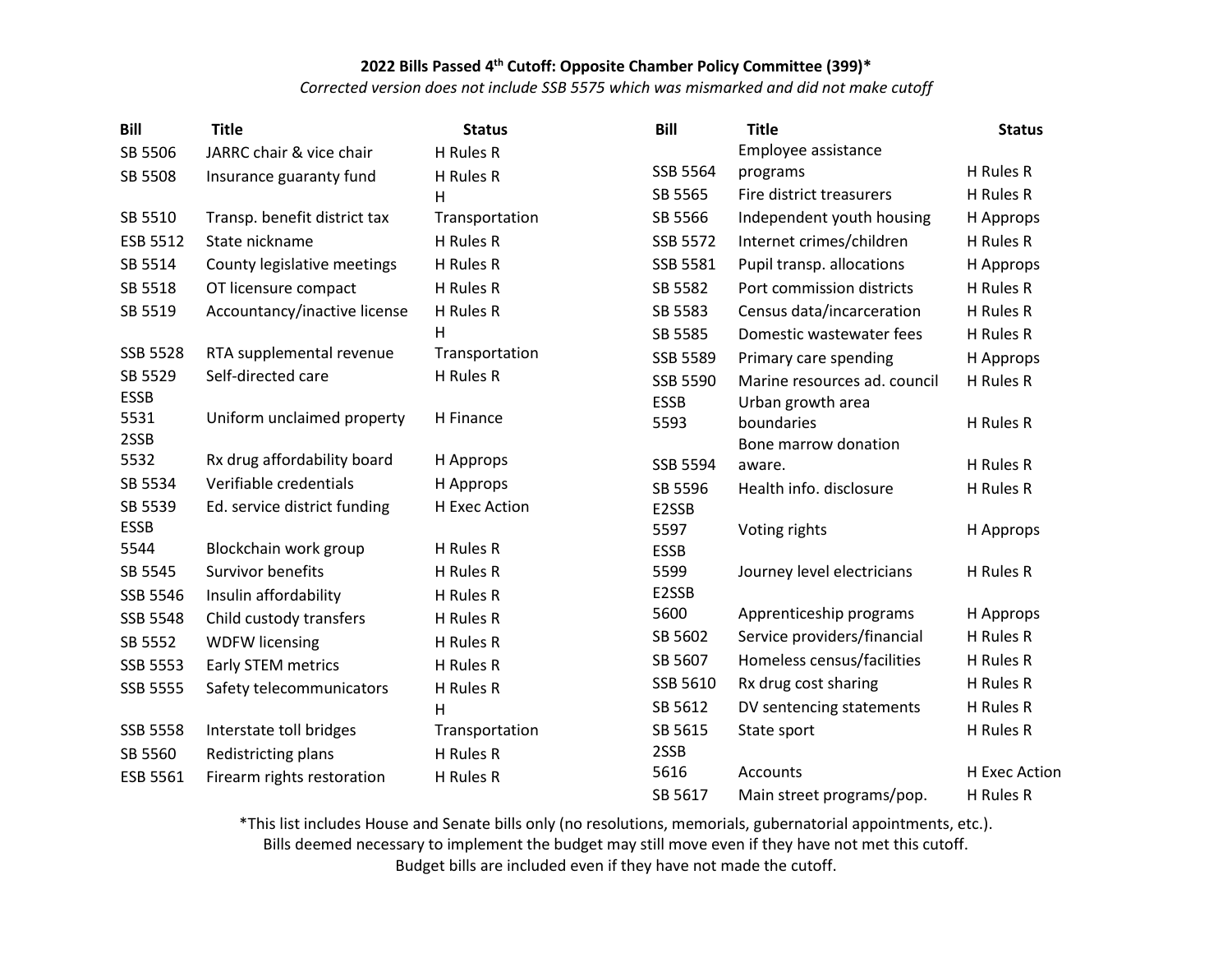*Corrected version does not include SSB 5575 which was mismarked and did not make cutoff*

| Bill        | <b>Title</b>                 | <b>Status</b>  | <b>Bill</b>     | <b>Title</b>                 | <b>Status</b>  |
|-------------|------------------------------|----------------|-----------------|------------------------------|----------------|
| 2SSB        |                              |                | SSB 5693        | Operating budget, supp.      | S 2nd Reading  |
| 5619        | Kelp & eelgrass conservation | H Approps      | SB 5694         | DOC-tribal agreements        | H Rules R      |
| SB 5624     | Livestock identification     | H Rules R      | 2SSB            |                              |                |
| <b>ESSB</b> |                              |                | 5695            | DOC body scanner pilot       | H Approps      |
| 5628        | Cyber harassment             | H Rules R      | SSB 5701        | Workers' comp wages          | H Rules R      |
| SB 5629     | Disposition of remains       | H Rules R      | E2SSB           |                              |                |
|             |                              | H              | 5702            | Donor human milk coverage    | H Rules R      |
| SSB 5631    | CDLs/human trafficking       | Transportation | 2SSB            |                              |                |
| SB 5634     | UTC regulatory fees          | H Exec Action  | 5703            | Cosmetic products/chemicals  | H Approps      |
| SB 5641     | Greenhouses                  | H Rules R      |                 |                              | Н              |
| 2SSB        |                              |                | SB 5707         | Traffic safety cameras       | Transportation |
| 5643        | Youth development programs   | H Approps      | SB 5713         | Limited equity coop. housing | H Finance      |
| SSB 5644    | Behavioral health coresponse | H Rules R      | SB 5715         | Definition of broadband      | H Rules R      |
| 2SSB        |                              |                | 2SSB            |                              |                |
| 5649        | Family and medical leave     | H Approps      | 5720            | Student financial literacy   | H Approps      |
| SSB 5651    | Capital budget, supplemental | S Passed 3rd   | <b>SSB 5722</b> | Greenhouse gases/buildings   | H Approps      |
| SSB 5652    | <b>LEOFF benefits</b>        | H Approps      | <b>SSB 5723</b> | Diversity in clinical trials | H Approps      |
| SB 5653     | Pesticide commission name    | H Rules R      | SB 5726         | Military service credit      | H Approps      |
| SB 5657     | Juvenile instit./comp sci.   | H Approps      | <b>SSB 5728</b> | Drug forfeiture collections  | H Exec Action  |
| E2SSB       | Right-of-way                 |                | SSB 5729        | Hearing deadlines/good cause | H Rules R      |
| 5662        | camping/housing              | H Approps      | 2SSB            |                              |                |
| 2SSB        | Forensic competency          |                | 5736            | Minors/behavioral health     | H Exec Action  |
| 5664        | programs                     | H Approps      |                 |                              | H              |
| SB 5676     | PERS/TRS 1 benefit increase  | H Exec Action  | SSB 5741        | Patches pal license plates   | Transportation |
| SSB 5678    | Energy project orders        | H Rules R      | SSB 5745        | Personal needs allowance     | H Approps      |
|             |                              | Н              | 2SSB            |                              |                |
| SB 5687     | Traffic safety               | Transportation | 5746            | Drought preparedness         | H Approps      |
| SSB 5689    | Transportation budget, supp. | S 2nd Reading  | SB 5747         | Statewide oil spill plan     | H Rules R      |
| <b>ESSB</b> |                              |                | SB 5748         | PSERS disability benefits    | H Exec Action  |
| 5690        | Firearms at capitol/events   | H Rules R      | SSB 5749        | Rent payments                | H Rules R      |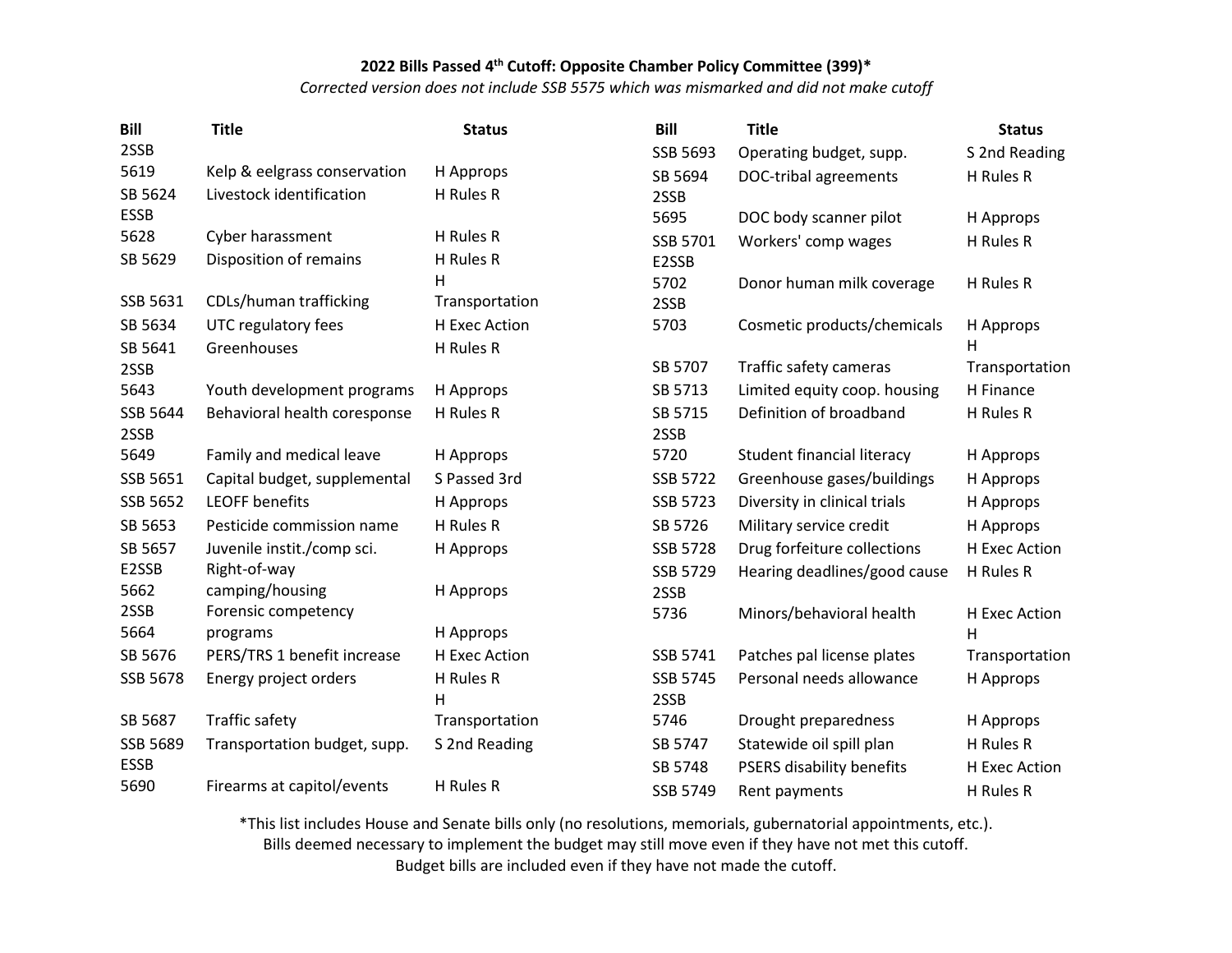*Corrected version does not include SSB 5575 which was mismarked and did not make cutoff*

| <b>Bill</b>     | <b>Title</b>                        | <b>Status</b> | <b>Bill</b>     | <b>Title</b>                 | <b>Status</b>  |
|-----------------|-------------------------------------|---------------|-----------------|------------------------------|----------------|
| SB 5750         | WA state leadership board           | H Approps     | E2SSB           |                              |                |
| SSB 5753        | Board & commission sizes            | H Rules R     | 5803            | Wildfires/electric utilities | H Approps      |
|                 | Semiquincentennial                  |               | SSB 5810        | Legal service plans          | H Rules R      |
| SSB 5756        | committee                           | H Rules R     | SB 5812         | Farm internships/Benton cnty | H Rules R      |
| <b>ESSB</b>     |                                     |               | SSB 5814        | Child abuse/medical eval.    | H Exec Action  |
| 5758            | Condominium conversions             | H Rules R     | <b>ESSB</b>     |                              | H              |
| <b>ESSB</b>     |                                     |               | 5815            | Identicards                  | Transportation |
| 5761            | Wage and salary information         | H Rules R     | SB 5817         | Synthetic media in campaigns | H Rules R      |
| SSB 5762        | Purple star award                   | H Rules R     | SSB 5818        | Housing/SEPA & GMA           | H Rules R      |
| SB 5763         | Minimum wage/disabilities           | H Rules R     | SSB 5819        | DDA no-paid caseload         | H Approps      |
| E2SSB           |                                     |               | SSB 5821        | Cardiac & stroke response    | H Rules R      |
| 5764            | Apprenticeships & higher ed.        | H Approps     | SB 5823         | Local infra. project areas   | H Rules R      |
| SSB 5765        | Midwifery                           | H Rules R     | SB 5825         | Rental & vacant property reg | H Rules R      |
| SB 5771         | Basic ed./caseload forecast         | H Approps     | ESB 5832        | Multifamily unit conversion  | H Finance      |
| SB 5782         | Defense compatibility               | H Cap Budget  | <b>SSB 5838</b> | Diaper subsidy/TANF          | H Approps      |
| SSB 5783        | Underground economy                 | H Rules R     | E2SSB           |                              |                |
| <b>SSB 5785</b> | <b>Transitional food assistance</b> | H Approps     | 5842            | Climate change               | H Rules R      |
| SB 5787         | Linked deposit program              | H Rules R     | SB 5844         | Higher ed. work/bidding      | H Cap Budget   |
| SB 5788         | Guardianship of minors              | H Rules R     | <b>ESSB</b>     |                              |                |
| 2SSB            |                                     |               | 5847            | Public employee PSLF info.   | H Approps      |
| 5789            | Innovation challenge program        | H Approps     | ESSB            |                              | н              |
| SSB 5790        | Community support services          | H Approps     | 5853            | DOT property leasing         | Transportation |
| SSB 5791        | <b>LEOFF benefits</b>               | H Exec Action | SB 5854         | Faculty duties/ethics        | H Rules R      |
| 2SSB            |                                     |               | SB 5855         | Campaign funds/child care    | H Rules R      |
| 5793            | State boards, etc./stipends         | H Approps     | SSB 5856        | Firearm transfers to museums | H Rules R      |
| E2SSB           |                                     |               | SSB 5860        | Water policy & aquifer level | H Rules R      |
| 5796            | Cannabis revenue                    | H Approps     | SSB 5862        | Commercial energy program    | H Rules R      |
| <b>ESB 5800</b> | Tax and revenue laws                | H Finance     |                 |                              | н              |
| SB 5801         | Industrial insurance appeals        | H Rules R     | <b>SSB 5863</b> | RTA vehicle removal          | Transportation |
|                 |                                     |               | SB 5866         | <b>Medicaid LTSS/tribes</b>  | H Rules R      |

\*This list includes House and Senate bills only (no resolutions, memorials, gubernatorial appointments, etc.). Bills deemed necessary to implement the budget may still move even if they have not met this cutoff.